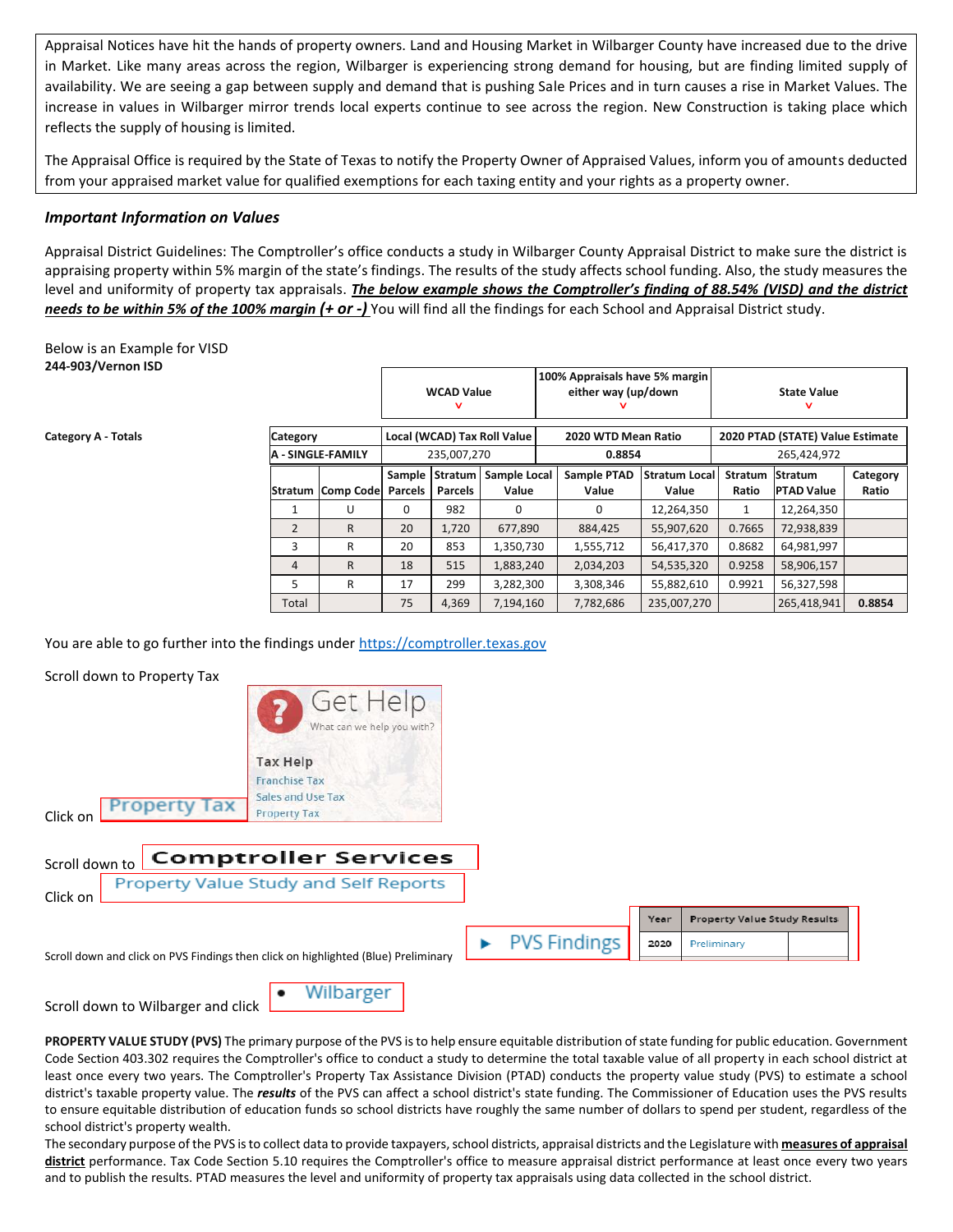# **Homestead Cap**

*A Property owner with a homestead applied to his/her property has a Market Value and a Taxable Value. The Market value is an opinion of what a property would sell for in an open market; based on the construction and amenities of that property being sold. The Taxable value is 100% of its market value after all exemptions have been applied. Exemptions are not automatic; a property owner must apply for an exemption.*

### **Taxpayer Relief Act of 1997**

### **CAPPED VALUES – LIMITATIONS ON INCREASING PROPERTY VALUES ON YOUR HOME**

Texas voters in 1997 approved a constitutional amendment, which became effective January 1, 1998, to limit increases in the taxable value of a qualified residence homestead. To qualify, property must be your residence homestead, and you must have received a homestead exemption in your name in both the current and previous years.

#### Texas Property Tax Code 23.23

- (a) Notwithstanding the requirements of [Section 25.18](https://1.next.westlaw.com/Link/Document/FullText?findType=L&originatingContext=document&transitionType=DocumentItem&pubNum=1000185&refType=LQ&originatingDoc=I9e234d80ee8b11ea98869ecb60b9ea8c&cite=TXTXS25.18) and regardless of whether the appraisal office has appraisal office has appraisal office has appraisal office has appraised the property and determined the market value increase the appraised value of a residence homestead for a tax year to an amount not to exceed the lesser of:
- (1) the market value of the property for the most recent tax year that the market value was determined by the appraisal office;  or
- (2) the sum of:

- (B) the appraised value of the property for the preceding tax year;  and (C) the market value of all new improvements to the property.
- 
- (b) When appraising a residence homestead, the chief appraiser shall:
- (1) appraise the property at its market value;  and
- (2) include in the appraisal records both the market value of the property and the amount computed under Subsection (a)(2).
- (c) The limitation provided by Subsection (a) takes effect as to a residence homestead on January 1 of the tax year following the first tax year the owner qualifies the property for an exemption under [Section 11.13](https://1.next.westlaw.com/Link/Document/FullText?findType=L&originatingContext=document&transitionType=DocumentItem&pubNum=1000185&refType=LQ&originatingDoc=I9e23e9c0ee8b11ea98869ecb60b9ea8c&cite=TXTXS11.13) . The limitation expires on January 1 of the first tax year that neither the owner of the property when the limitation took effect nor the owner's spouse or surviving spouse qualifies for an exemption under [Section 11.13](https://1.next.westlaw.com/Link/Document/FullText?findType=L&originatingContext=document&transitionType=DocumentItem&pubNum=1000185&refType=LQ&originatingDoc=I9e23e9c1ee8b11ea98869ecb60b9ea8c&cite=TXTXS11.13) . (d) This section does not apply to property appraised under Subchapter C, D, E, F, or G. 1
- (e) In this section, "new improvement" means an improvement to a residence homestead made after the most recent appraisal of the property that increases the market value of the property and the value of which is not included in the appraised value of the property for the preceding tax year. The term does not include repairs to or ordinary maintenance of an existing structure or the grounds or another feature of the property. (f) Notwithstanding Subsections (a) and (e) and except as provided by Subdivision (2), an improvement to property that would otherwise constitute a new improvement is not treated as a new improvement if the improvement if is a replacement structure for a structure that was rendered uninhabitable or unusable by a casualty or by wind or water damage. For purposes of appraising the property under Subsection (a) in the tax year in which the structure would have constituted a new improvement:
- (1) the appraised value the property would have had in the preceding tax year if the casualty or damage had not occurred is considered to be the appraised value of the property for that year, regardless of whether that appraised value exceeds the actual appraised value of the property for that year as limited by Subsection (a);  and
- (2) the replacement structure is considered to be a new improvement only if:
- (A) the square footage of the replacement structure exceeds that of the replaced structure as that structure existed before the casualty or damage occurred;  or
- (B) the exterior of the replacement structure is of higher quality construction and composition than that of the replaced structure.

(g) In this subsection, "disaster recovery program" means the disaster recovery program administered by the General Land Office or by a political subdivision of this state that is funded with community development block grant disaster recovery money authorized by federal law. Notwithstanding Subsection (f)(2), and only to the extent necessary to satisfy the requirements of the disaster recovery program, a replacement structure described b that subdivision is not considered to be a new improvement if to satisfy the requirements of the disaster recovery program it was necessary that:

- (1) the square footage of the replacement structure exceed that of the replaced structure as that structure existed before the casualty or damage occurred;  or
- (2) the exterior of the replacement structure be of higher quality construction and composition than that of the replaced structure.

Texas voters in 1997 approved a constitutional amendment, which became effective January 1, 1998, to limit increases in the taxable value of a qualified residence homestead. To qualify, property must be your residence homestead, and you must have received a homestead exemption in your name in both the current and previous years.

Under this law, the value for tax purposes (appraised value) of a qualified residence homestead will be the LESSER of:

- The market value (what the property would sell for in an open market); or
- The preceding year's appraised value
- + 10%
- + the value of any improvements added since the last reappraisal

**NOTE:** the calculated value is often referred to as a 'capped' value.

**EXAMPLE**: Mr. Jones' home appraised value for 2020 was \$100,000. Mr. Jones has made no changes to his home. In 2021, the appraisal district determines the market value of Mr. Jones' home to be \$140,000. Mr. Jones' value for property tax purposes will be the lesser of:

- $\bullet$  \$140,000 (the market value of the home): or
- The 2020 appraised value of \$100,000 plus 10%

Mr. Jones' appraised value for 2021 will be **\$110,000** = (\$100,000 x 10%) + \$100,000

<sup>(</sup>A) 10 percent of the appraised value of the property for the preceding tax year;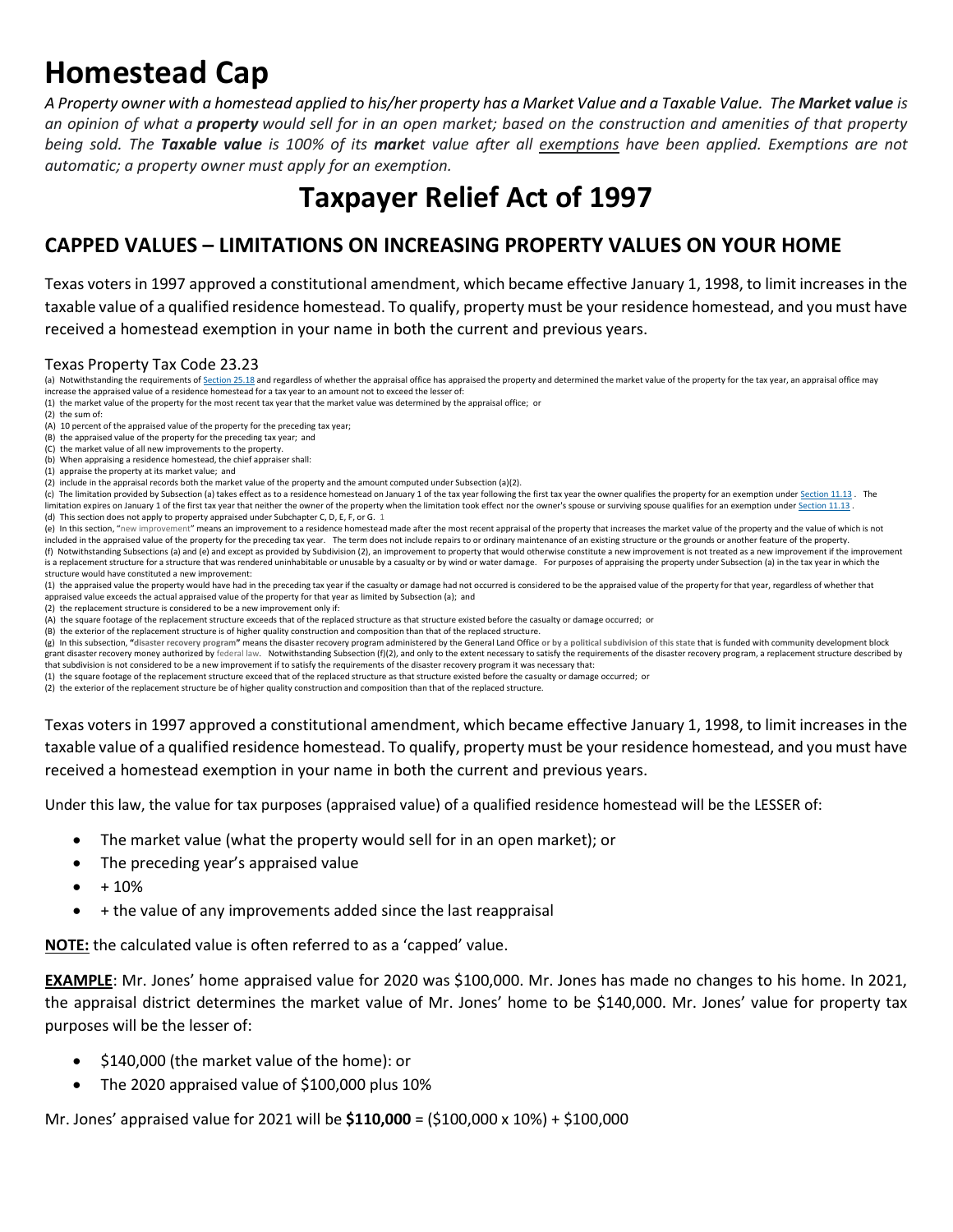### **Land**

Land is classified in categories.

Small Tracts and 1-d-1 Agricultural Use

Small tracts of land that do not qualify for Agricultural Use are taxed at Market Value.

Agricultural Use (1-d-1) land is guided by a 5-yr average; see below

| <b>WILBARGER</b><br>CAD<br>244 | 2021 |  |  |  |
|--------------------------------|------|--|--|--|
|--------------------------------|------|--|--|--|

|                           | <b>FINAL</b>      |
|---------------------------|-------------------|
| <b>CATEGORY</b>           | <b>VALUE/ACRE</b> |
| <b>Irrigated Cropland</b> | \$101.30          |
| Dry Cropland              | \$110.20          |
| <b>Improved Pasture</b>   | \$70.90           |
| <b>Native Pasture</b>     | \$34.30           |

#### **CAP RATE 0.1000**

| <b>IRRIGATED CROPLAND</b> |                               |                                 |                |                         | <b>IMPROVED PASTURELAND</b>   |                |                  |
|---------------------------|-------------------------------|---------------------------------|----------------|-------------------------|-------------------------------|----------------|------------------|
|                           |                               | <b>Cash or Share</b><br>Lease   | Net To<br>Land |                         |                               | Net To<br>Land |                  |
|                           | 2013                          | S                               | \$15.85        | <b>LAST YEAR</b>        | 2013                          | \$7.09         | <b>LAST YEAR</b> |
|                           | 2014                          | S                               | \$30.38        | \$30.38                 | 2014                          | \$7.09         | \$7.09           |
|                           | 2015                          | <sub>S</sub>                    | \$16.23        | \$16.23                 | 2015                          | \$7.09         | \$7.09           |
|                           | 2016                          | S                               | \$18.30        | \$7.44                  | 2016                          | \$7.09         | \$7.09           |
|                           | 2017                          | S                               | \$13.33        | \$13.33                 | 2017                          | \$7.09         | \$7.09           |
|                           | 2018                          | S                               | \$37.07        | \$19.12                 | 2018                          | \$7.09         | \$7.09           |
|                           | 2019                          | <sub>S</sub>                    | (\$34.26)      |                         | 2019                          | \$7.09         |                  |
|                           | 5 Year Average NTL<br>\$10.13 |                                 |                | 5 Yr Avg NTL<br>\$17.30 |                               | \$7.09         | \$7.09           |
|                           |                               |                                 |                | \$173.00                |                               |                | \$70.90          |
|                           |                               | <b>IRRIGATED CROPLAND VALUE</b> |                |                         | <b>IMPROVED PASTURE VALUE</b> |                |                  |
|                           |                               | \$101.30                        |                |                         |                               | \$70.90        |                  |

|                                                 | <b>DRY CROPLAND</b>       |         |                  | <b>NATIVE PASTURELAND</b> |                             |                  |
|-------------------------------------------------|---------------------------|---------|------------------|---------------------------|-----------------------------|------------------|
| <b>Cash or Share</b><br>Net To<br>Land<br>Lease |                           |         |                  |                           | Net To<br>Land              |                  |
| 2013                                            | S                         | \$17.41 | <b>LAST YEAR</b> | 2013                      | \$1.92                      | <b>LAST YEAR</b> |
| 2014                                            | S                         | \$7.45  | \$17.41          | 2014                      | \$1.89                      | \$1.89           |
| 2015                                            | S                         | \$9.28  | \$7.45           | 2015                      | \$4.55                      | \$4.55           |
| 2016                                            | S                         | \$16.01 | \$9.27           | 2016                      | \$4.55                      | \$4.55           |
| 2017                                            | S                         | \$22.08 | \$15.99          | 2017                      | \$2.69                      | \$2.69           |
| 2018                                            | S                         | \$5.96  | \$20.99          | 2018                      | \$2.69                      | \$2.69           |
| 2019                                            | S                         | \$1.76  |                  | 2019                      | \$2.69                      |                  |
|                                                 | 5 Year Average NTL        | \$11.02 | \$14.22          | 5 Yr Avg NTL              | \$3.43                      | \$3.27           |
|                                                 |                           |         | \$142.20         |                           |                             | \$32.70          |
|                                                 | <b>DRY CROPLAND VALUE</b> |         |                  |                           | <b>NATIVE PASTURE VALUE</b> |                  |
|                                                 | \$110.20                  |         |                  |                           | \$34.30                     |                  |